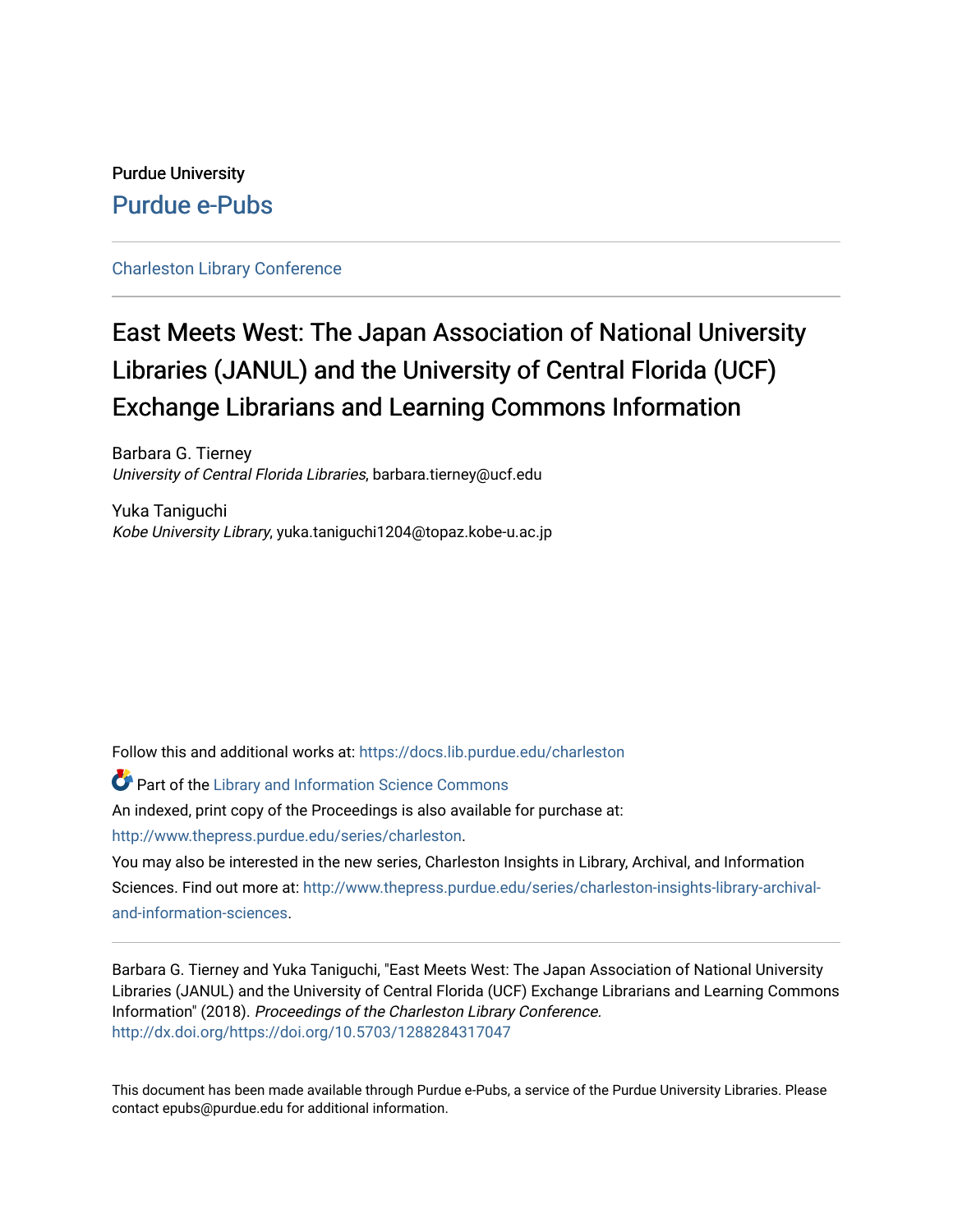# **East Meets West: The Japan Association of National University Libraries (JANUL) and the University of Central Florida (UCF) Exchange Librarians and Learning Commons Information**

*Barbara G. Tierney, Head of Research & Information Services, University of Central Florida Libraries, Barbara.Tierney@ucf.edu*

*Yuka Taniguchi, Librarian, Kobe University Library, General Library, Library for Intercultural Studies, yuka.taniguchi1204@topaz.kobe-u.ac.jp*

## **Abstract**

Is your library contemplating an international librarian exchange? Such exchanges not only increase participants' understanding of other cultures, they also challenge participants to look at their own cultures from a new perspective.

Two academic librarians, Yuka Taniguchi from Kobe University<sup>1</sup> (Japan) and Barbara Tierney from the University of Central Florida<sup>2</sup> discuss their visits to each other's libraries in 2016–2017 to share information about their respective learning commons and outreach programs.

This article focuses on the lessons learned for each librarian and practical tips on how to accomplish a successful academic library foreign exchange.



**Figure 1. On Jan. 29, 2016, Barbara Tierney walked through University of Tokyo's Red Gate to present "The Learning Commons Service Model in North America" at the JANUL Symposium, University of Tokyo.**

# **How Did All of This Begin?**

On October 15, 2015, Barbara opened her e-mail account to find the following message from Kobe University (T. Nakayama, personal communication, October 15, 2015):

Please forgive me for contacting you without previous notice.



**Figure 2. On Sept. 24, 2017, Yuka began her internship at University of Central Florida Libraries by making a presentation titled "An Overview of Japanese University Libraries."**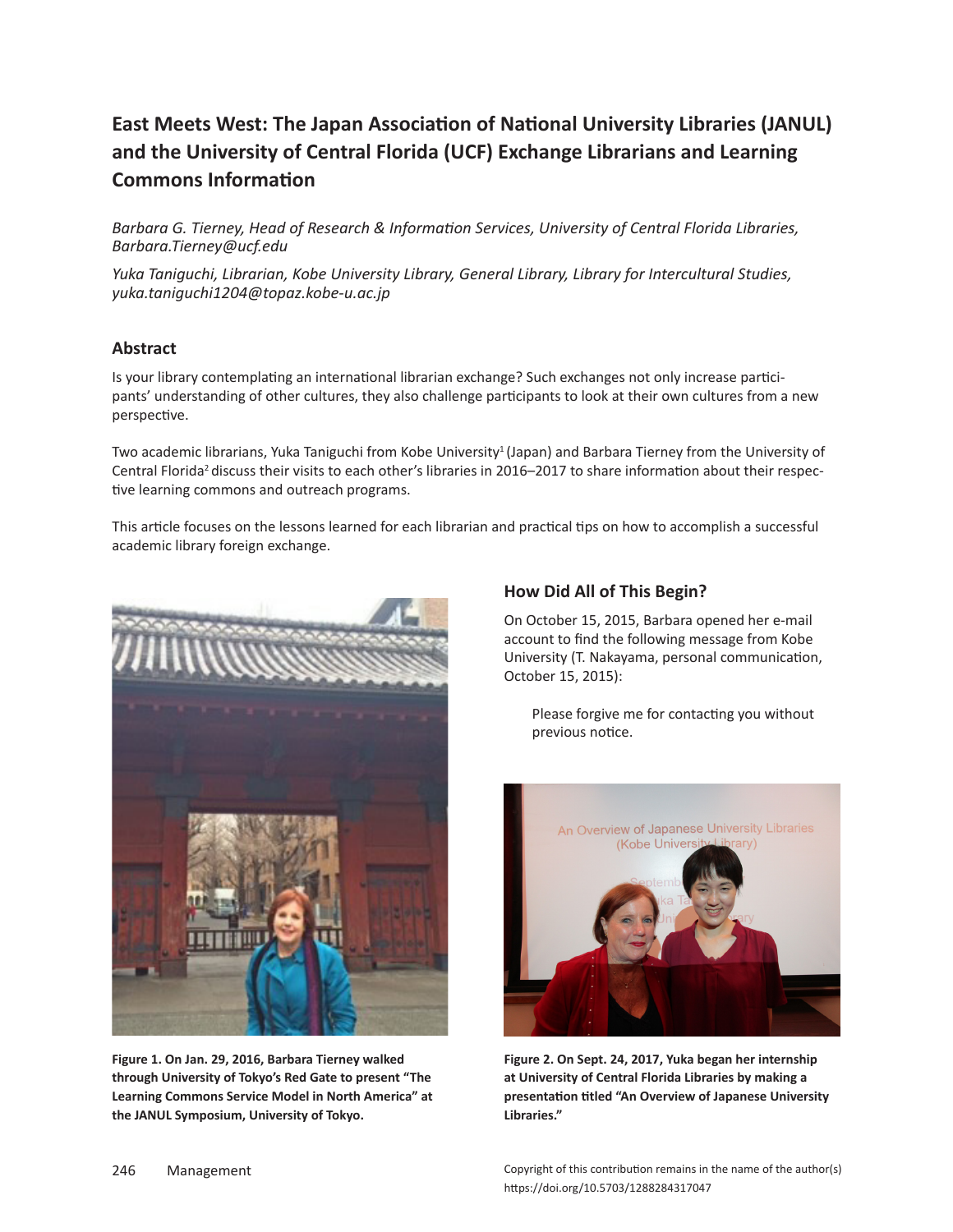I am sending this on behalf of the Kobe University Library Director.

We are going to have a symposium about Learning Commons in January that will be hosted by the Japan Assoc. of National Univ. Libraries (JANUL).

We would be very grateful if we could invite you as a Guest Speaker.

The aim of this symposium is to compare the concepts of the Learning Commons between the US and Japan . . . and to explore how JANUL can organize the learning spaces in our country. Expected audience will be JANUL members and librarians from universities all around Japan.

We hope that this has not caused you any inconvenience.

Waiting for your reply.

#### **Barbara's First Question: What Is JANUL?**

The Japan Association of National University Libraries (JANUL)<sup>3</sup> is similar to the Association of Research Libraries (ARL). It is a membership organization of the 92 national university libraries in Japan, and its mission is to support the advancement of library functions and services by providing a forum to promote coordination and cooperation.

In 2003, Japan's National University Corporation Law initiated several changes for the national university libraries. One of the important changes was to encourage national university libraries to focus on service to their academic communities in addition to building collections.

This change in the mission of Japan's national university libraries led to a need for staff training in customer service and models of service delivery. One service model that JANUL was especially interested in was the learning commons model. Some of the libraries affiliated with JANUL already were beginning to create various forms of learning commons, and JANUL was interested in learning more about the North American service model.

Since most of Barbara's academic library career, publications, and presentations had been involved with the learning commons service model (both at the University of Central Florida and the University of North Carolina, Charlotte) she was a likely guest speaker for JANUL's January 29, 2016 program "Learning Commons: What Is the Difference Between the USA and Japan?" to be held at the University of Tokyo.

### **Why UCF Encouraged Barbara to Accept This Invitation**

When Barbara requested leave from UCF to participate in the JANUL symposium, her library director was very supportive. One of UCF's main goals is to promote international outreach for UCF programs. What better way to meet that goal than to send UCF Libraries' head of Research Services to Japan to discuss their learning commons model.

### **How Best to Prepare a Presentation for a Non-English-Speaking Audience**

JANUL estimated that 100 Japanese librarians would be attending Barbara's presentation and these librarians only had a basic knowledge of English, and advised that there would be language translators working with her during her presentation and before.

The first thing Barbara learned was that everything takes longer than you expect when you're preparing a presentation that needs to be translated. Also, it's important to get started on such a presentation immediately, so that it can be sent to translators well ahead of the event. In addition, it's advisable to prepare a couple of short documents as soon as possible, before preparing the main presentation, so that the short documents can be translated and posted on the symposium website as soon as possible.

Barbara's short documents included a libguide that would provide photos of outstanding North American learning commons, an outline of the detailed presentation that she planned to give, and a bibliography of the latest books and articles about North American learning commons. Her reasoning for a libguide: it would be quick and easy to create, it would be available 24/7 anywhere in the world, and she could update it easily from her UCF office.

As soon as she created the English content of her libguide, she emailed its URL to JANUL and asked their translators to create a Japanese-language version for each page; then, to e-mail these Japanese translations back to her so that she could copy and paste them into the libguide, side by side with their English versions. She also created a two-page handout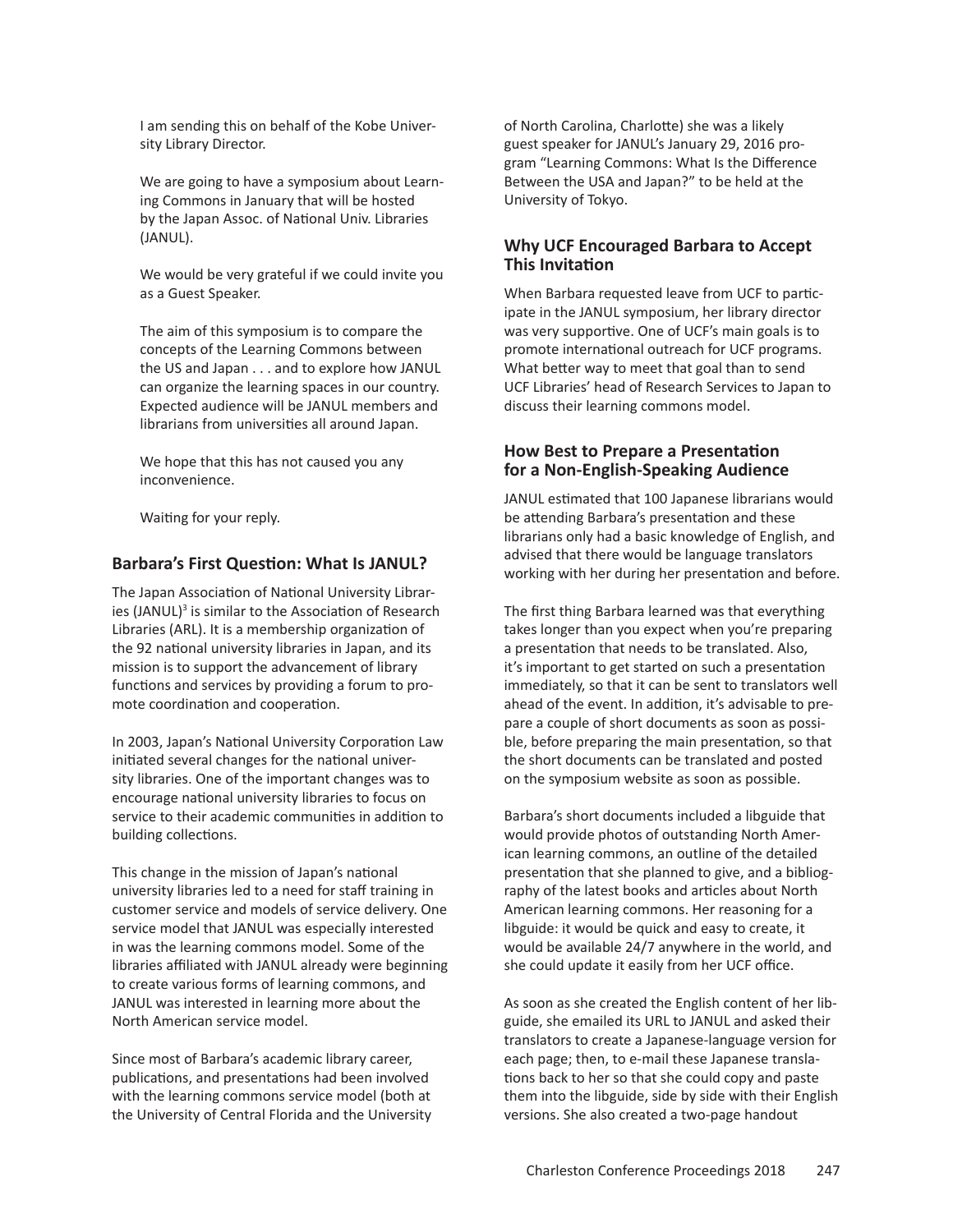and e-mailed this document to JANUL so that their translators could create a Japanese version, post it on their website, and also print copies as giveaways for the event.

Her long document titled "Learning Commons Service Model in North America"4 included a 100-slide PowerPoint for her hour-long presentation. To make her PowerPoint available to JANUL, she established a Dropbox account so that she could upload her presentation and JANUL could have immediate access. She also had to repeatedly remind herself that while giving an oral presentation with a simultaneous interpreter, she must strive to make her comments simple and short, and pause often to allow the interpreter and audience to catch up with her.

### **Lessons Learned About Some Differences Between Japanese and American Academic Libraries**

The Japanese university system is a mixture of national universities, local public universities, and private universities. Book collections of national university libraries usually number several million volumes, with over a third of these volumes in non--Japanese languages, and some libraries have been selected to collect foreign journals in specialty areas.

Academic library directors are usually not librarians, but instead, senior academic faculty members who hold distinguished positions within the university and are focused on external relations as well as securing income. Academic deputy directors are usually librarians who manage the day-to-day operations of the library and its staff.

It's common for Japanese libraries to have generalist staff who share in covering many services such as acquisitions, cataloging, circulation, reference, and interlibrary loan and are reassigned every three years so that they obtain experience in different library functions. Emphasis is placed on in-house training as staff move from department to department. While the majority of library staff are university graduates, only about 50% hold a librarian certificate.

Service delivery is managed differently in Japanese academic libraries than in North American libraries. Most universities do not have student support services, such as writing or tutoring centers, and there usually are no student support stations within the library; currently there is no subject librarian service model prevalent in Japan. Budget cuts and reduced

staffing have led to a greater use of outsourcing than is common in Western countries, and there is less consortia purchasing in Japan than in North America.

# **Selected Learning Commons Examples in Japan**

The University of Tokyo General Library, established in 1877, is the oldest and most prestigious of the national university libraries. Currently it is engaged in a project to modernize and improve its services and facilities. A new building is being constructed beneath the front entrance of the General Library to house an automated storage system that can hold 3 million volumes. A "Creative Bazaar" area on the lowest floor of the new building will provide a space for active learning (workshops, presentations, and collaborative activities).

Doshisha University, a private university in Kyoto, has created the largest learning commons of all Japan's universities. It provides a multimedia lab for video and audio editing, a "Global Village" that offers international broadcasts, and an academic support area for tutoring and writing assistance.

Kobe University is working to create several learning commons on its various campuses.

# **Yuka and Barbara Meet at Barbara's Farewell Dinner in Kobe**

On February 2, 2016, Barbara gave two presentations to Kobe library staff, one on the North American learning commons model and another on the subject librarian service model. After Barbara's Kobe presentations, there was a farewell dinner in her honor. Barbara was seated at the dinner with the young librarians so that they could practice their English with her and ask questions. During the final toast, one of the library administrators proposed that they cement their newly formed friendship by arranging for one of the young Kobe librarians to intern with Barbara at the University of Central Florida.

### **Kobe University Selects Yuka Taniguchi to Apply for a 2017 JANUL Overseas Training Scholarship to Intern at UCF; Barbara Works with UCF Global to Help Yuka Obtain a J-1 Short-Term Scholar Visa**

After Barbara returned to UCF, she asked her library director if he would be willing to host a Kobe University librarian for a short-term internship in 2017. He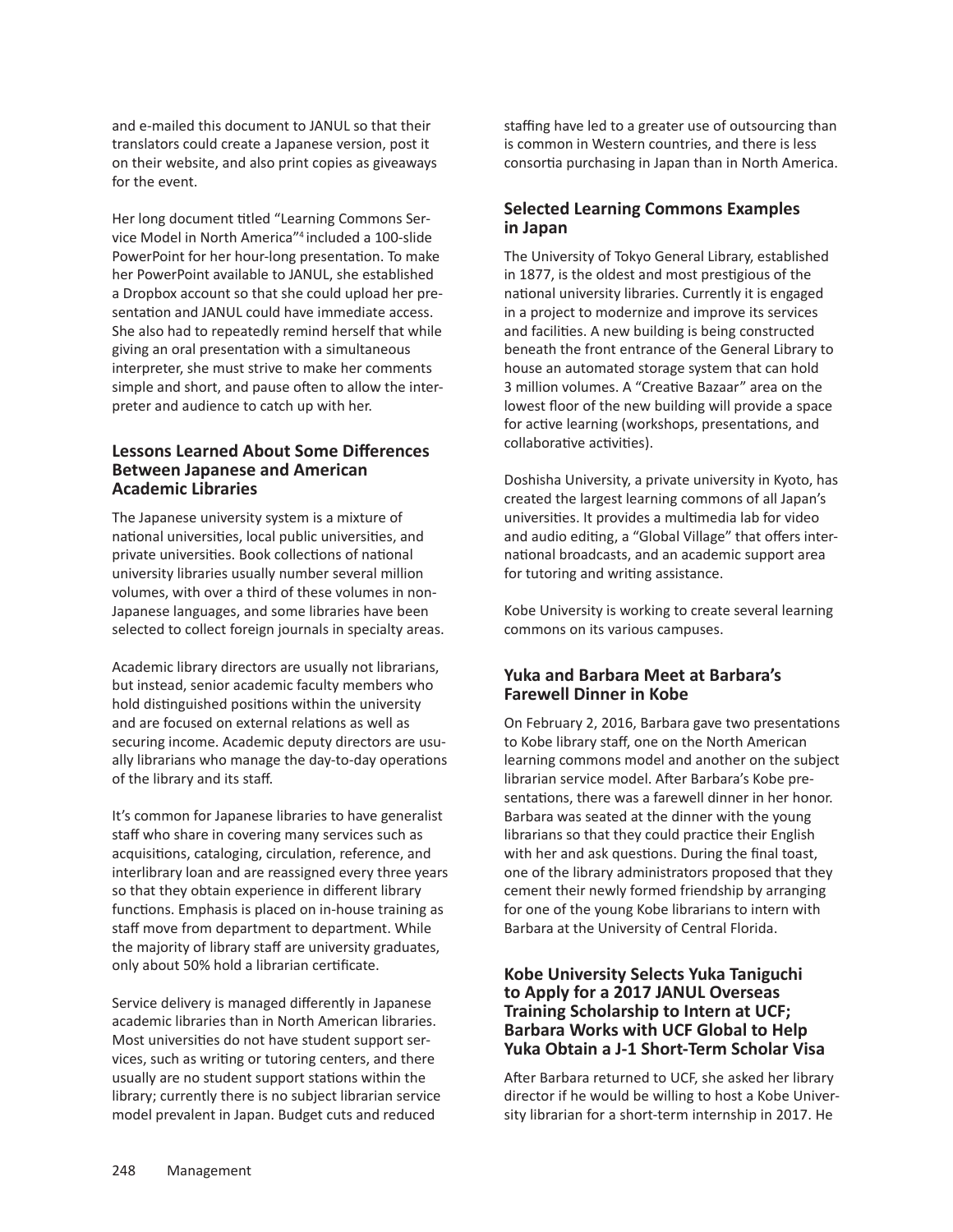

**Figure 3. Kobe University Library staff, Feb. 2, 2016.**

Dr. Masatoshi Noumi (front row, kneeling, light beige coat), director of Kobe Univ. Library and professor of **mathematics at Kobe Univ.**

**Takahiro Nakayama (front row, kneeling next to Dr. Noumi, black jacket), deputy head of Information Services Division, Kobe Univ. Library; coordinator of Barbara's JANUL visit.**

**Hideki Uchijima (second row, black coat, standing behind Dr. Noumi), manager, Kobe Univ. Library; library administrator who proposed sending a Kobe Univ. librarian to intern at UCF.**

Yuka Taniguchi (back row, 3rd from the left), Kobe Univ. librarian selected to be the UCF Libraries intern.

**Barbara Tierney (second row center, standing, turquoise coat), head of Research Services, UCF Libraries.**

instructed Barbara to contact the UCF Global office to research the details of such a visit and report back to him.

When Barbara contacted UCF Global, she was assigned an immigration advisor who gave her a list of documents to request from Yuka (passport photocopies, English language certification, medical insurance statement, financial assurance statement, internship mission statement) and said that they would need to complete the online application to obtain the DS-2019 document needed to invite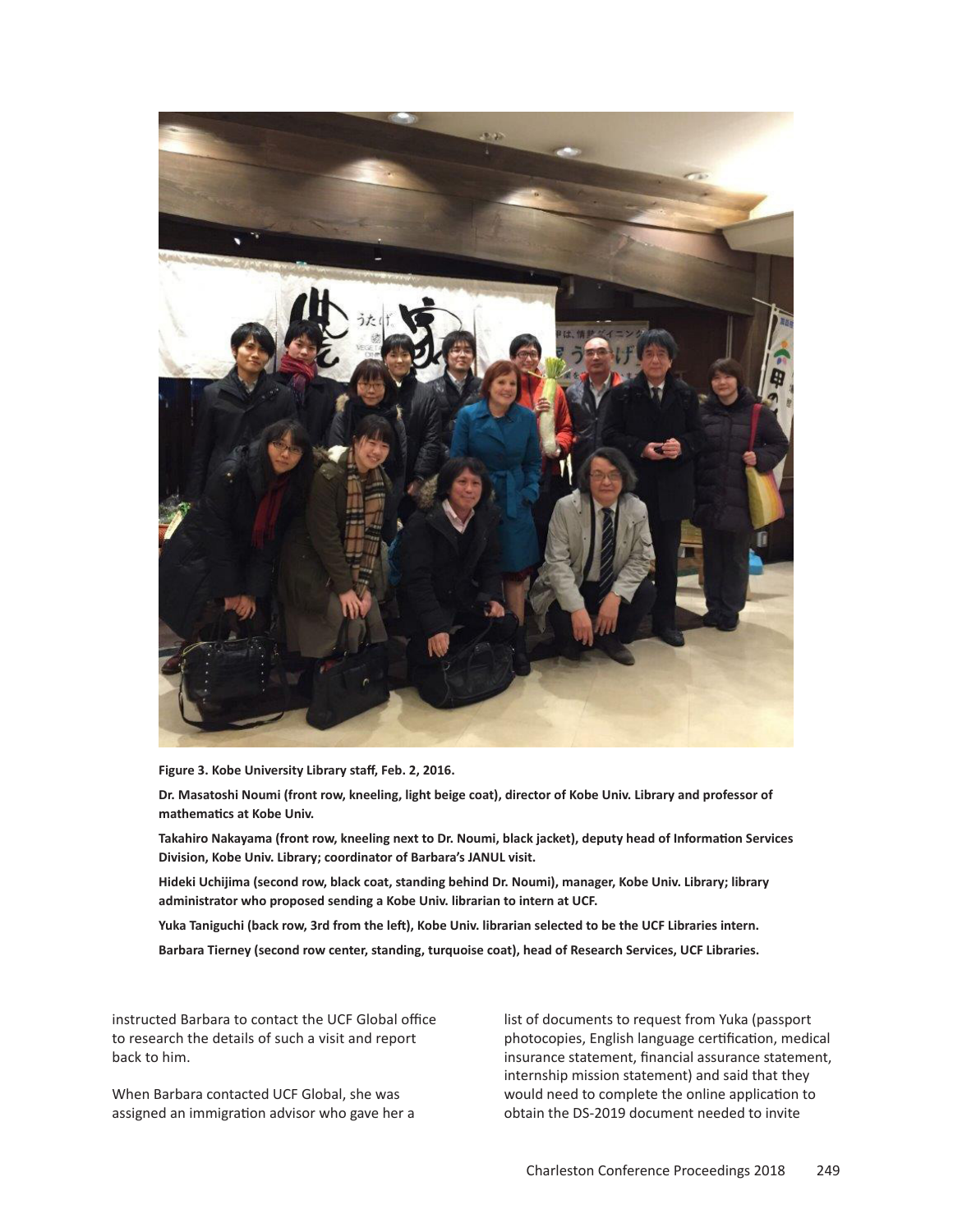Yuka to UCF in 2017. By researching this process in spring 2016 and then actually beginning the process in spring 2017, there was ample time for Yuka to successfully apply for the JANUL Overseas Training Scholarship and for Barbara to complete the paperwork.

At the end of June 2017, after UCF Global had completed Yuka's admission packet (that included the finished DS-2019 form), Barbara sent the admission packet to Yuka and Yuka used the DS-2019 form to apply for her J-1 visa at the U.S. Embassy in Japan. In July 2017, Barbara received an e-mail from Yuka saying that she had been granted her visa and was purchasing airline tickets for a September 17–30, 2017 stay at UCF.

# **What Could Go Wrong?**

On September 10, Hurricane Irma hit Florida! E-mails shot back and forth from Orlando to Kobe advising Yuka of the developing situation. Despite wind and flood damage in Orlando, the Orlando Airport closing for a period, and UCF closing for one week, Yuka's trip still was a go! But there was one more unexpected hurdle.

In transit to Orlando, Yuka was briefly detained in the Dallas International Airport Customs office because she did not have her DS-2019 form with her since her understanding was that the DS-2019 was only needed to secure her J-1 visa and not necessary at Customs. A worried Yuka phoned Barbara from Dallas; Barbara affirmed Yuka's UCF internship to the Dallas Customs immigration officer; and Yuka was allowed to continue her trip to Orlando, with the understanding that she would mail Customs a copy of her DS-2019 form immediately upon arrival at UCF.

It was a joyous experience for Barbara to greet Yuka at the Orlando Airport, take her on a short tour of UCF, and then check her into a nearby hotel.

# **Yuka's Experiences at UCF**

While at UCF, Yuka shared Barbara's office and followed a busy day-to-day schedule that Barbara devised for her. At the beginning of her internship, Yuka made a presentation titled "An Overview of Japanese University Libraries"<sup>5</sup> for UCF library staff. During her stay, Yuka learned about UCF's learning commons, subject librarians, and outreach service model. She attended library instruction classes,

workshops, research consultations, and observed at the Reference Desk and at the Ask-A-Librarian virtual reference office.

Yuka also met with all of the subject librarians to learn about their job duties, outreach activities, collection development, committee assignments, and scholarly activities. In addition, she met with each department head for a tour of the department, and attended meetings with Research Services, Collection Development, Scholarly Communication, and Management Council. During the evenings and weekends, Yuka went sightseeing with Barbara and her husband in Daytona Beach and St. Augustine.

# **Yuka's Lessons Learned from Her UCF Experience in Question/Answer Format**

*What did JANUL wish you to accomplish by your visit to University of Central Florida Libraries?*

JANUL supported me for 2 reasons:

First, "outreach services" in UCF Libraries were refreshing for them. It is because this phrase shows only public library services in Japan. Japanese university libraries tend to be isolated from academic departments and other organizations. Librarians have difficulty in going outside the library and getting along with academic faculty, administrative staff and students.

Second, they were interested in the way subject librarians are trained. Japanese librarians have worried about the lack of their professional knowledge and skills as Barbara explained, but this still hasn't reached a basic resolution.

*Do you think that your exchange visit to UCF was valuable to your professional self-development? If so, in what way?*

It was one of the most valuable experiences for me. Before my departure, I learned a lot about academic libraries and subject librarians in the USA. I had to study also about Japanese academic libraries in order to make a presentation. In the UCF Libraries, all I learned and experienced were refreshing not only for me, but also for lots of Japanese librarians. I enriched my understanding by explaining what I learned to them.

*What do you think are the most important things that you learned during your visit to UCF?*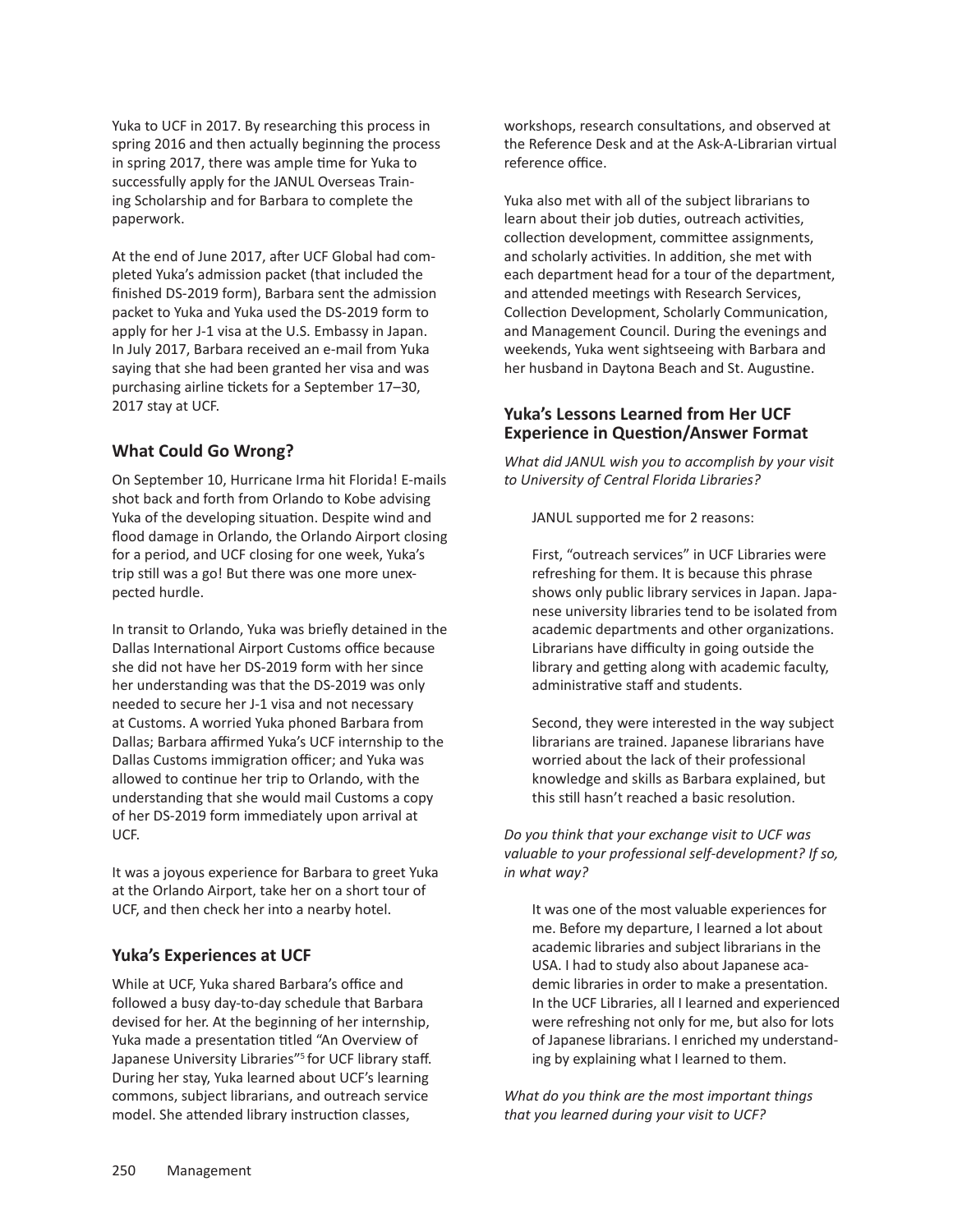There are lots of differences between Japan and the USA, but librarians are struggling with similar issues and working toward the same goal, users' success. Hence, Japanese librarians have to make an effort as much or more than colleagues in the USA. Subject librarians are often idealized in Japan. It means that Japanese librarians tend to be unconfident in their skills and services. Indeed many of us don't have master's degree and faculty position, but it is not an excuse.

#### *What do you think were the most valuable activities/ experiences that you had at UCF?*

It was the training on reference counter. I was able to observe library users there. Students talked to librarians and made questions without any sense of hesitation. Academic faculties are also relying on librarians. Users are hungry for knowledge, and librarians are enough equipped to satisfy them.

#### *Are there any particular things that you learned about UCF that surprised you?*

"What users need" should be centered, instead of "what librarians can provide." Subject librarians are in charge of various subjects, even if they don't have academic background of the area.

Librarians have similar concerns and troubles in the USA and Japan. UCF librarians told me that they may be easily forgotten if they don't reach out. Other librarians were worried about their budget.

Library services are not always strictly related to library materials. Popcorn hours, therapy dogs, and chess sets are also provided and welcomed.

The topic of money is not avoided. Librarians think students must be generously supported in return for tuition, and they do not hesitate to talk about their salary.

*What were the main points you made to the Japanese librarians during each of your presentations/ publications?*

I have done 6 activities in Japan:

1. Librarian staff training: "Overseas study report" (Dec. 11, 2017) presented at

Kobe—Kobe University Library. Audience: Kobe University librarians

Main point: Overview of my experience

2. Faculty development /staff development seminar: "Teaching method reform supported by university libraries—through case studies at Toyama University and North America" (Feb. 23, 2018) presented at Toyama—Toyama University Library. Audience: Toyama University librarians/ faculties, librarians at other universities, citizens.

Main point: Relationship and cooperation with academic faculty

3. Librarian staff training: "Study on the cooperation between university libraries and other organizations: referring to the case of the United States" (Mar. 15, 2018) presented at Osaka— Osaka University Library Audience: Osaka University and other university librarians/faculties.

Main point: Relationship and cooperation with other organizations in UCF

4. 65th JANUL General Assembly: "Survey on outreach service in university libraries in North America: report of JANUL Overseas Training Project" (June 14, 2018 ) presented at Hokkaido—Keio Plaza Hotel Sapporo. Audience: JANUL members (from Japanese national university libraries).

Main point: ROI of Library as evaluation criteria

5. The NII short term training program: "University library seen from overseas training experience" (Oct. 17, 2018) presented at Kyoto—Kyoto Univ. Library. Audience: New Librarians at Japanese universities.

Main point: The process and preparation for my visit

6. A journal article: Taniguchi, Yuka. (2018). The report of recent progress of outreach services in American university libraries: Active programs by subject librarians. *Journal of College and University Libraries* (Online ISSN: 2186-103X), https://www.jstage.jst.go.jp/article/jcul/109/0 /109\_2006/\_article/-char/en

Main point: The way Japanese academic librarians reach out